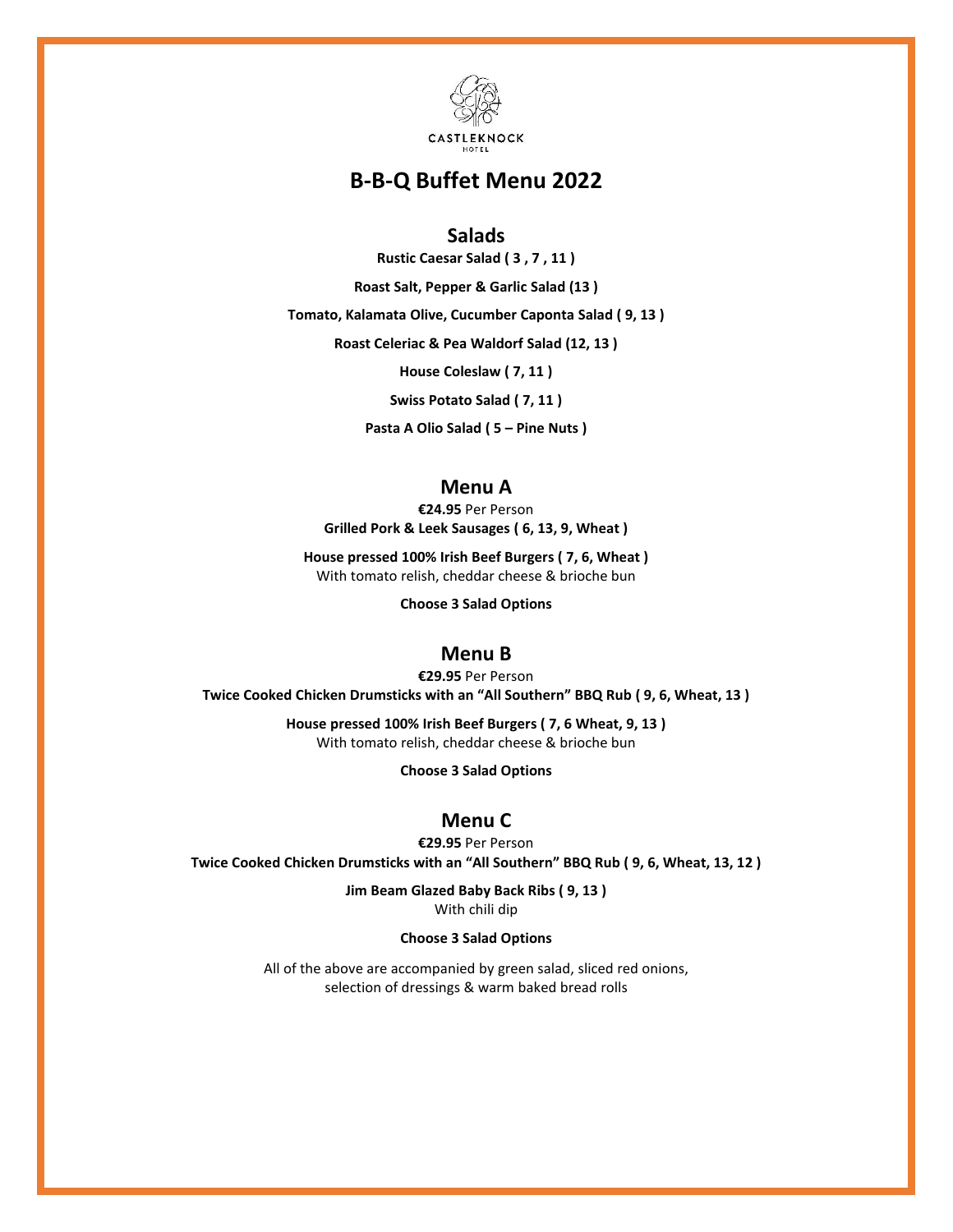

# **Menu D**

**€33.95** Per Person **Twice Cooked Chicken Drumsticks with an "All Southern" BBQ Rub ( 9, 6, Wheat, 13 )**

> **House pressed 100% Irish Beef Burgers ( 9, 6, Wheat, 13 )** With tomato relish, cheddar cheese & brioche bun

> > **Jim Beam Glazed Baby Back Ribs ( 13, 9 )** With chili dip **Choose 3 Salad Options**

### **Menu E**

**€39.50** Per Person **Asador Style 8oz 100 % Irish Sirloin Steak ( 9 )**

**Smoking Hot Buffalo Wings ( 9, 7, 6, wheat )** With ranch dip

**Harrisa Roasted Butterfly Breast of Chicken ( 13 ) Choose 3 Salad Options**

### **Menu F**

**€48.50** Per Person **Asador Style 8oz 100% Irish Sirloin Steak ( 9 )**

**Twice Cooked Chicken Drumsticks with an "All Southern" BBQ Rub ( 9 6, 13 )**

**Jim Beam Glazed Baby Back Ribs ( 9 )** With chilli dip

**House pressed 100% Irish Beef Burgers ( 9 6, 13 )** With tomato relish, cheddar cheese & brioche bun

**Smoking Hot Buffalo Wings ( 9, 12, 6, Wheat, 7 )** With ranch dip

**Toulouse Sausages ( 6, Wheat )**

**Choose 3 Salad Options**

Main courses on menu's D, E & F are accompanied by a selection of sauces & relishes, baked potatoes with sour cream & grated cheese